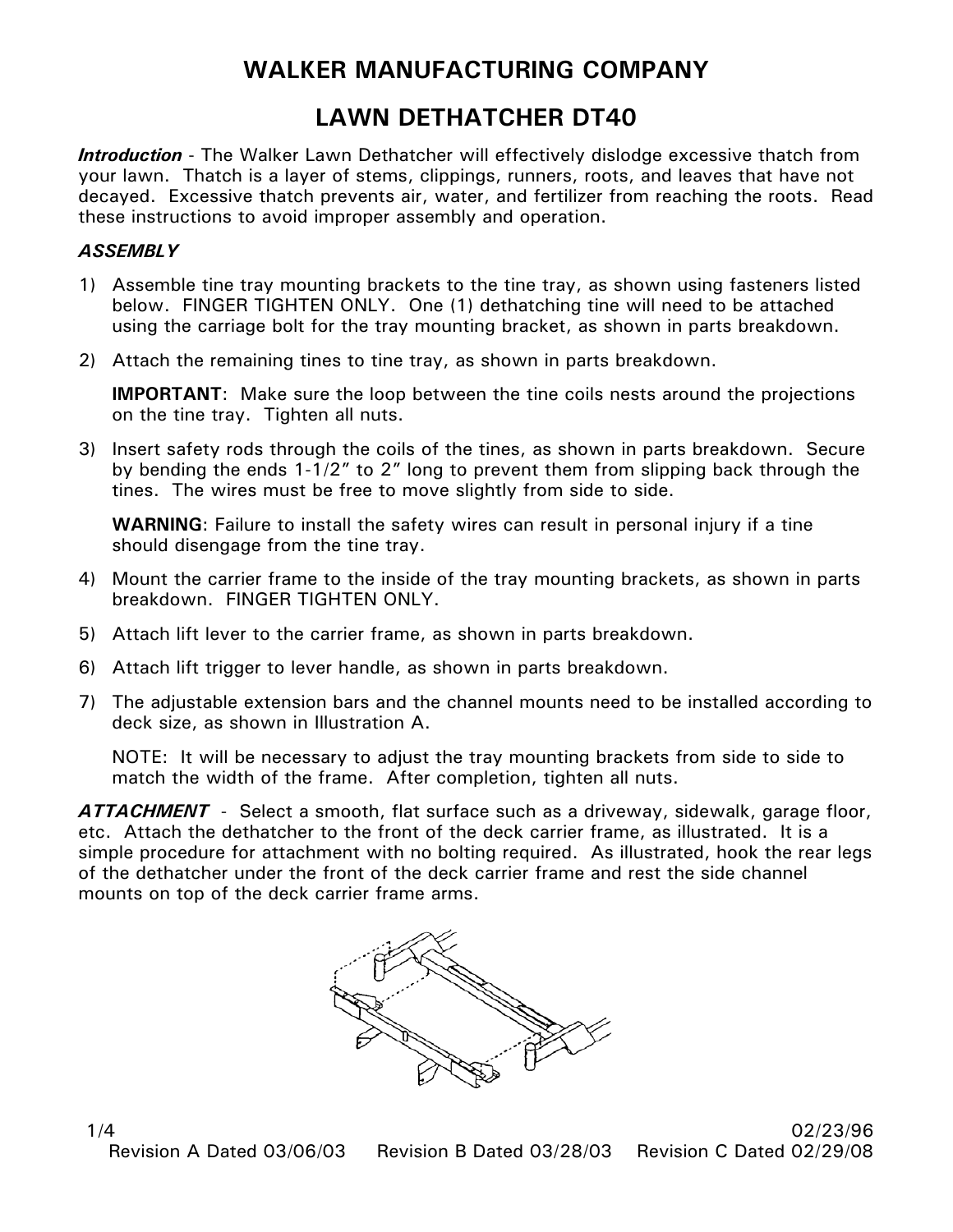*ADJUSTMENT* - Loosen the four (4) nuts on the sides of the tray mounting brackets. Adjust the tine tray to locate the tine ends approximately 1/2" above the flat surface when in the free position and touching the flat surface when pushed back. Tighten four (4) nuts.



*OPERATION (Tine Action)* - Grass should be less than 3" tall for proper tine action. When in use, all tines should deflect back independently and "flip" the thatch forward, as illustrated. If the tines seem to drag without flipping forward, the tine tray is too low and needs to be raised. Having the tine tray too low will result in tine breakage. If all the tines remain in the free position, the tine tray is too high and needs to be lowered. Make the proper adjustments as necessary, up or down, by no more than 1/4" at a time until the proper results are achieved. See adjustment instructions above.



*MAINTENANCE* - The Walker Lawn Dethatcher is maintenance free. However, as with any steel product, given enough time, it can rust. For rust on the tines, apply a light coat of oil. For rust on the tray or mounting brackets, simply sand lightly and coat with an enamel.

**NOTE**: Always store the dethatcher in a dry place when not in use.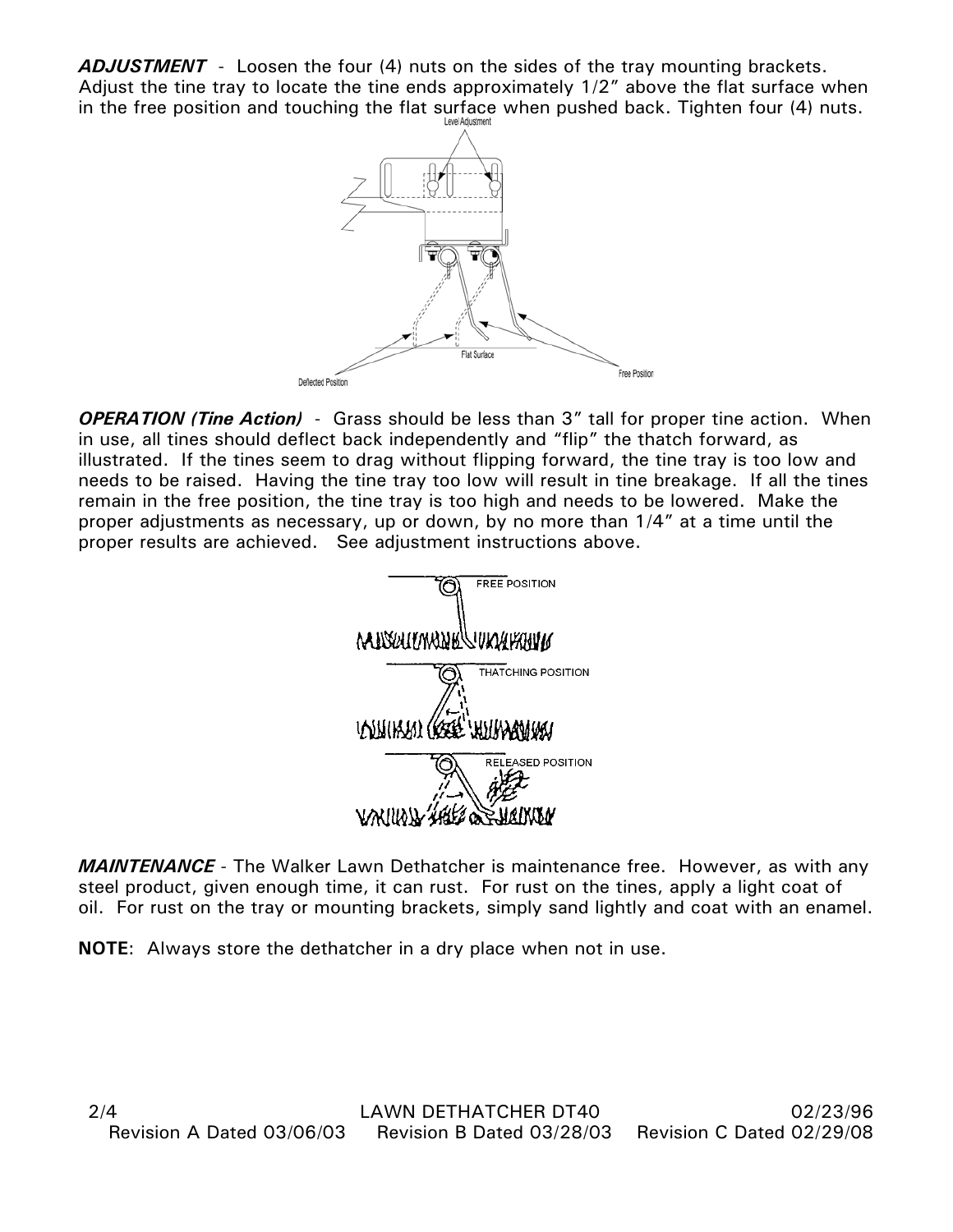| ITEM                                  | PART        |                                                    | QTY.           |   |
|---------------------------------------|-------------|----------------------------------------------------|----------------|---|
| NO.                                   | NO.         | <b>DESCRIPTION</b>                                 | REQ'D          |   |
| 1                                     | $6604 - 20$ | <b>Channel Mount</b>                               | 2              | B |
| $\frac{2}{3}$                         | 6604-2      | Adjustable Extension Bar                           | 2              |   |
|                                       | 6609        | <b>Mounting Bracket</b>                            |                |   |
| 4                                     | 6607        | <b>Carrier Frame</b>                               |                |   |
| 5                                     | 6606        | Lift Lever (Includes Item #7)                      |                |   |
| 6                                     | 6603        | <b>Trigger Assembly</b>                            |                |   |
|                                       | 5850-3      | Handle Grip                                        | $\ast$         | A |
| $\begin{array}{c} 8 \\ 9 \end{array}$ | 6615-6      | <b>Tray Mounting Bracket, RH</b>                   |                |   |
|                                       | 6615-7      | <b>Tray Mounting Bracket, LH</b>                   |                |   |
| 10                                    | 6605-3      | Tine Tray $(41")$                                  |                |   |
| 11                                    | 6608-2      | Safety Rod (42")                                   | $\overline{2}$ | C |
| 12                                    | 6610        | Dethatching Tine                                   | 12             |   |
| 13                                    | 6610-3      | <b>Tine Retainer Clip</b>                          | 12             | B |
| F004                                  | F004        | $1/4 - 20$ Keps Nut                                | 2              | B |
| F009                                  | F009        | 5/16-18 Whiz Locknut                               | 19             |   |
| F012                                  | F012        | 3/8-16 Keps Nut                                    | 2              |   |
| F020                                  | F020        | 5/16-18 ESNA Nut                                   |                |   |
| F093                                  | F093        | $5/16-18 \times 1$ Hex Bolt                        | $\frac{3}{2}$  |   |
| F132                                  | F132        | $1/4 - 20 \times 2 - 3/4$ Hex Bolt                 |                |   |
| F138                                  | F138        | $3/8 - 16 \times 1/2 \times 1 - 1/2$ Shoulder Bolt |                |   |
| F169                                  | F169        | $5/16-18 \times 1$ Carriage Bolt                   | 17             |   |
| F170                                  | F170        | $5/16 \times 1 \times 7/64$ Washer                 | 10             |   |

\* Service Part Only



3/4 LAWN DETHATCHER DT40 02/23/96<br>Revision A Dated 03/06/03 Revision B Dated 03/28/03 Revision C Dated 02/29/08

Revision C Dated 02/29/08

**C**